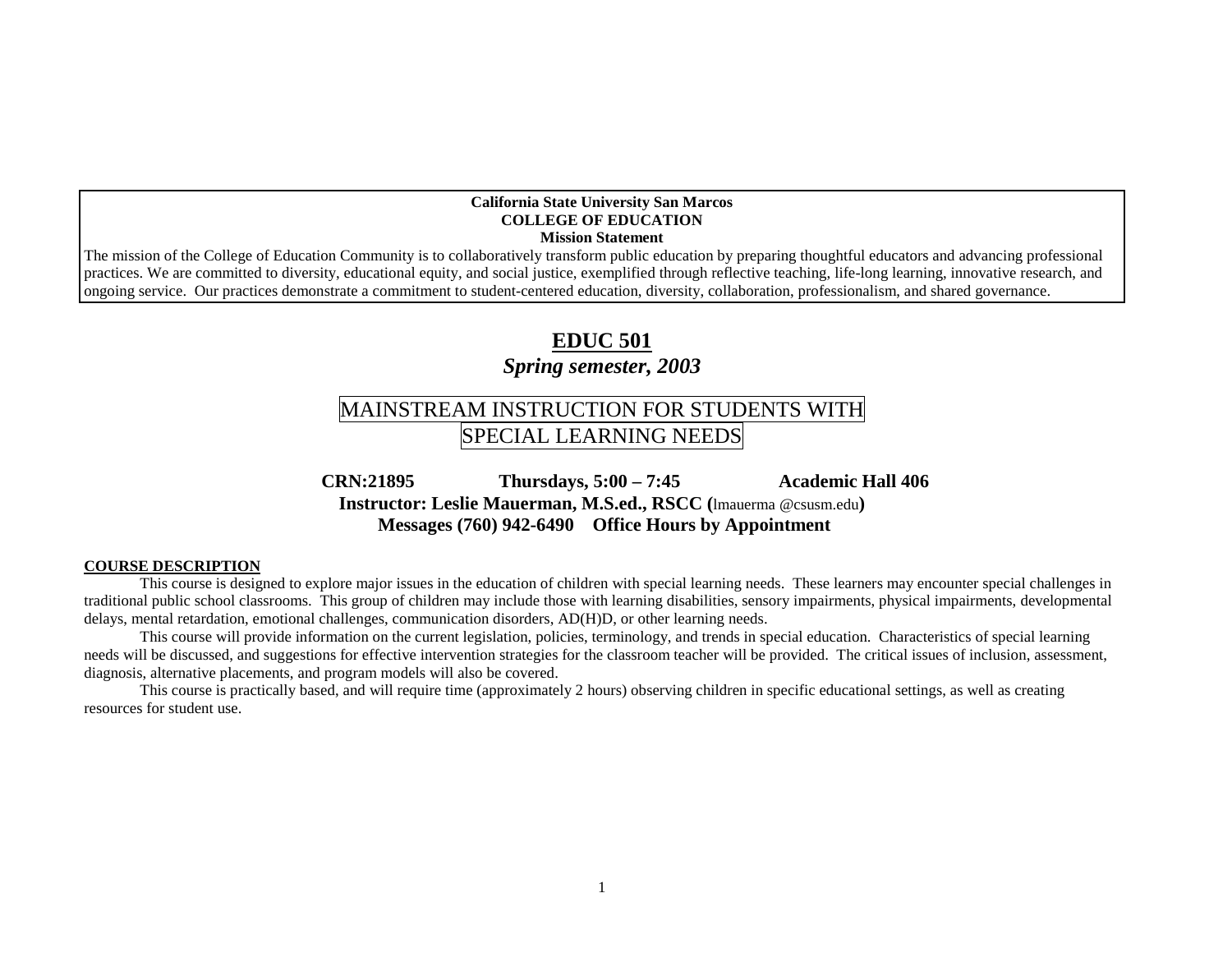#### **REQUIRED MATERIALS**

- Freiberg, K (2000). *Educating Exceptional Children 01/02 – Thirteenth Edition*. Dushkin/McGraw-Hill: Guilford, CT
- Friend, M. and Bursuck, W. (1999). *Including Students with Special Needs: A Practical Guide for Classroom Teachers (3nd ed.). Allyn & Bacon: Boston.*
- Hood, T. and Mauerman, L. (2000). *EDUC501: Mainstream Instruction for Students with Special Learning Needs* (Custom Reader - to be purchased during first week of class at CopyServ in San Marcos—N.W. corner of Rancho Santa Fe and San Marcos Blvd.)
- Villa, R. and Thousand, J. (1995). *Creating an Inclusive School*. ASCD: Alexandria, VA
- 20 4x6 lined Index Cards

OPTIONAL: Turnbull Text

#### **COURSE OBJECTIVES**

The goals include the acquisition of a knowledge base and skills in practical application regarding:

- 1. laws, policies, guidelines and issues in serving children with special learning abilities,
- 2. non-discriminatory assessment and diagnosis of children with special learning abilities,
- 3. inclusion and inclusive schools,
- 4. curriculum issues, trends, and classroom adaptations for enhancing success for all children,
- 5. instructional needs and teaching strategies for classroom teachers,
- 6. special education referral processes: The IEP, IFSP, ITP, 504 Plan and SST,
- 7. characteristics of children with special learning needs, and
- 8. the family–centered perspective.

#### **ACTIVITIES AND INSTRUCTIONAL METHODS RELATED TO REALIZING OBJECTIVES**

class discussions lectures readings quickwrites site visitations videos student observations class dynamics projects group presentations demonstrations teacher interviews guest speakers

#### **EVALUATION AND ATTAINMENT OF THESE KNOWLEDGE BASES AND SKILLS**

written and oral reports article reviews comment cards group presentations class dynamics quickwrites annotated bibliography reflections participation/attendance/punctuality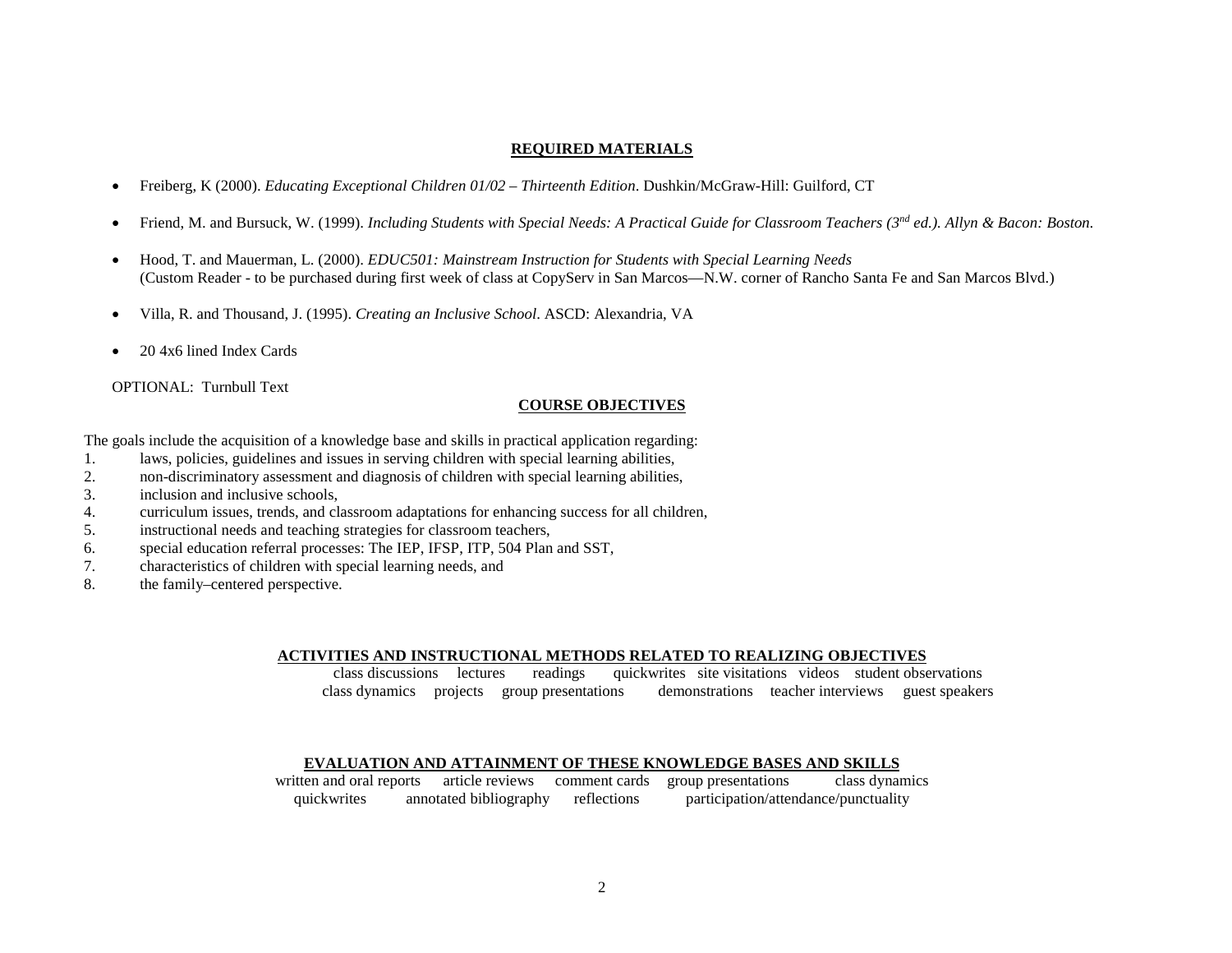#### **SCHOLASTIC REQUIREMENTS**

| 3 Article Reviews (3 pts. apiece)                    | 9 points   |
|------------------------------------------------------|------------|
| Family Centered Perspective Written Report           | 10 points  |
| Family Centered Perspective Presentation             | 10 points  |
| Observation Report (in class)                        | 5 points   |
| Courage for the Discouraged Response                 | 6 points   |
| <b>SST Project-Group Presentation</b>                | 10 points  |
| Annotated Bibliography on SST Topic                  | 10 points  |
| Professional Growth Activity/ Resource Notebook      | 10 points  |
| Comment Cards (1 pt. apiece)                         | 20 points  |
| Attendance/Participation/Punctuality/Professionalism | 10 points  |
| Total                                                | 100 points |

#### **GRADING RUBRIC**

Plus (+) or minus (-) may be added to grades according to standard grading measures and/or instructor's discretion.

 $A(95\%) =$  Outstanding/exemplary work on assignments; excellent synthesis of information/experiences

 $B(85\%) = S \cdot S \cdot A$  is factory completion of assignments; adequate synthesis of information and experiences

 $C(75\%)$  = Completion of assignments; minimum effort; minimal synthesis of information/experiences

#### **ADMINISTRATIVE REQUIREMENTS**

- Our goal is to assist you in being successful in this course. If you have extraordinary circumstances that will impact your assignment and class attendance, please contact the instructors as soon as possible. Assignments *will* be accepted early.
- This is a clear credential course, and you must maintain a B average (3.0 GPA) and cannot receive below a C+ in any course in your teacher education courses to receive a clear teaching credential from the State of California.
- A good student is one who adheres to standards of dependability and promptness. Attend all classes. Be on time. Tardiness/leaving early are counted against you. Attitude counts—antagonistic or discourteous behavior is both unprofessional and unacceptable in this class.
- Two class sessions missed eliminates the possibility of an "A".
- Four class sessions missed eliminates the possibility of a "B".
- Type all reports using 12-point font. 1.5 space, please. Keep copies of all work. *Use person-first language in all assignments!*
- Complete assignments *on time for full credit*. Work received more than one week late, unless arrangements are made, will receive no credit.
- *All* work must be original.
- Participate in class discussions and group activities.
- Telephone call the instructor of *any* class time you will miss, or if you need to make an appointment. ©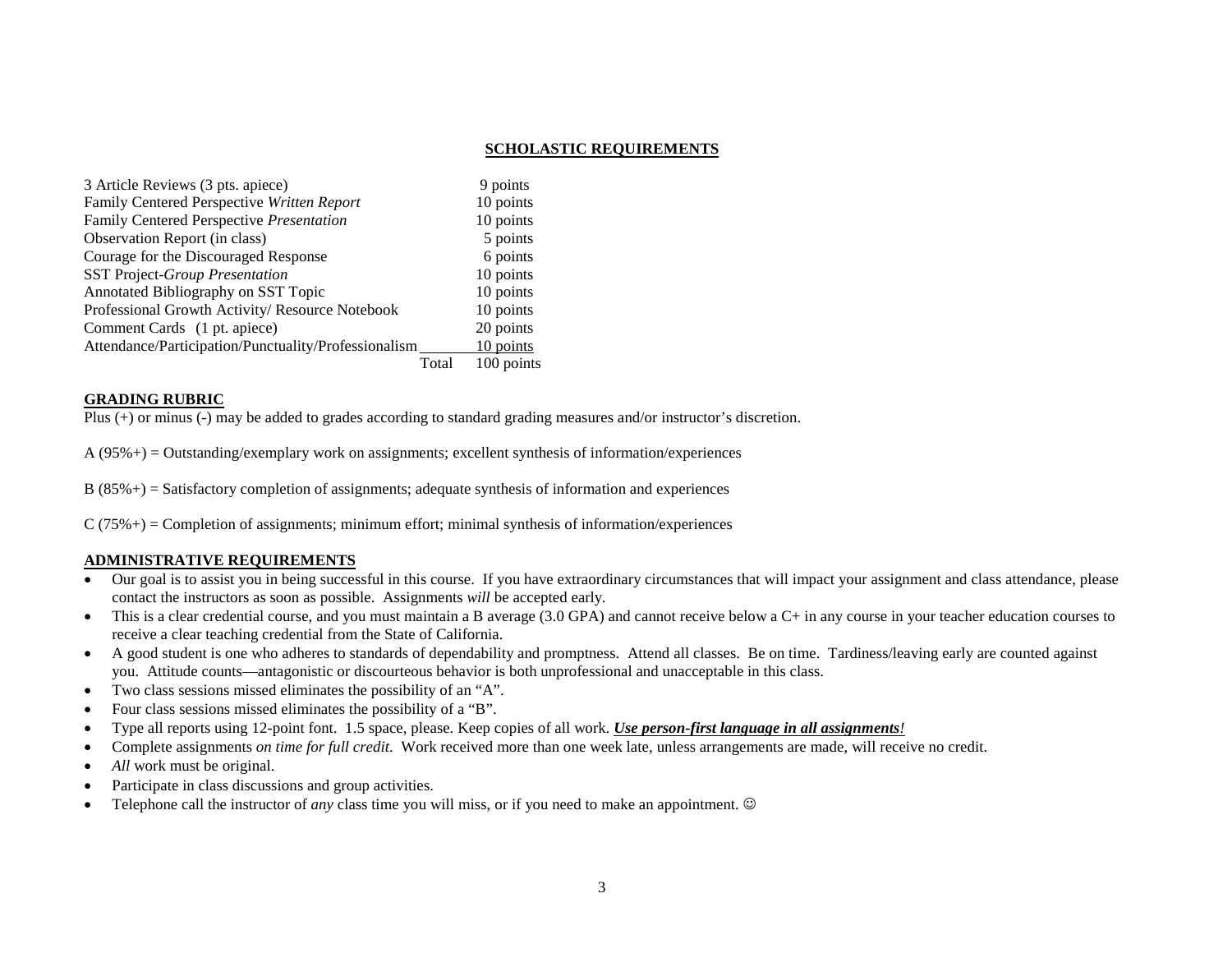## **TENTATIVE/FLEXIBLE CLASS SCHEDULE**

| <b>SESSION#</b> |                | <b>TOPIC</b>                                                                                                                                    | <b>READINGS</b>                                                             | <b>CLASS ACTIVITIES / ASSIGNMENTS DUE</b><br>(* Denotes students complete for class) |
|-----------------|----------------|-------------------------------------------------------------------------------------------------------------------------------------------------|-----------------------------------------------------------------------------|--------------------------------------------------------------------------------------|
| 1/23            | $\mathbf{1}$   | <b>Introductions</b><br><b>Course Requirements</b>                                                                                              | <b>Syllabus Review</b><br><b>Assignment Packet Details</b>                  | *GTKY & Self Data Forms                                                              |
|                 |                | <b>Foundations of SPED</b><br>Person First Language                                                                                             | FCP Turnbull Chapter<br>Handout                                             | *FCP Sign-Ups<br><b>Family Celebrations</b>                                          |
| 1/30            | $\overline{2}$ | <b>SPED Laws</b><br><b>Historical Perspective</b>                                                                                               | F: Article Number One<br>FB: Ch. 1,2<br>VT: Ch. 1,2                         | *F. Article Review #1<br>*4 Comment Cards                                            |
|                 |                |                                                                                                                                                 | The IEP Process<br>(IEP, IFSP, ITP; LRE; FAPE, Due Process)                 |                                                                                      |
| 2/6             | 3              | Inclusion and Mainstreaming<br><b>Professional Partnerships</b><br><b>Family Partnerships</b><br>Collaboration<br>FCP Group Meeting (20minutes) | VT: Ch. 3<br>FB: Ch. 3<br>Point Counterpoint (CR)<br>The Animal School (CR) | *2 Comment Cards<br>Sean's Story (Video)<br><b>Inclusion Debate</b>                  |
| 2/13            | 4              | <b>Analyzing Classroom Student Needs</b><br>Observation Skills-in class assignment<br>Grouping for Instruction                                  | FB: Ch. 4                                                                   | *1 Comment Card<br>Section 504 (Video)                                               |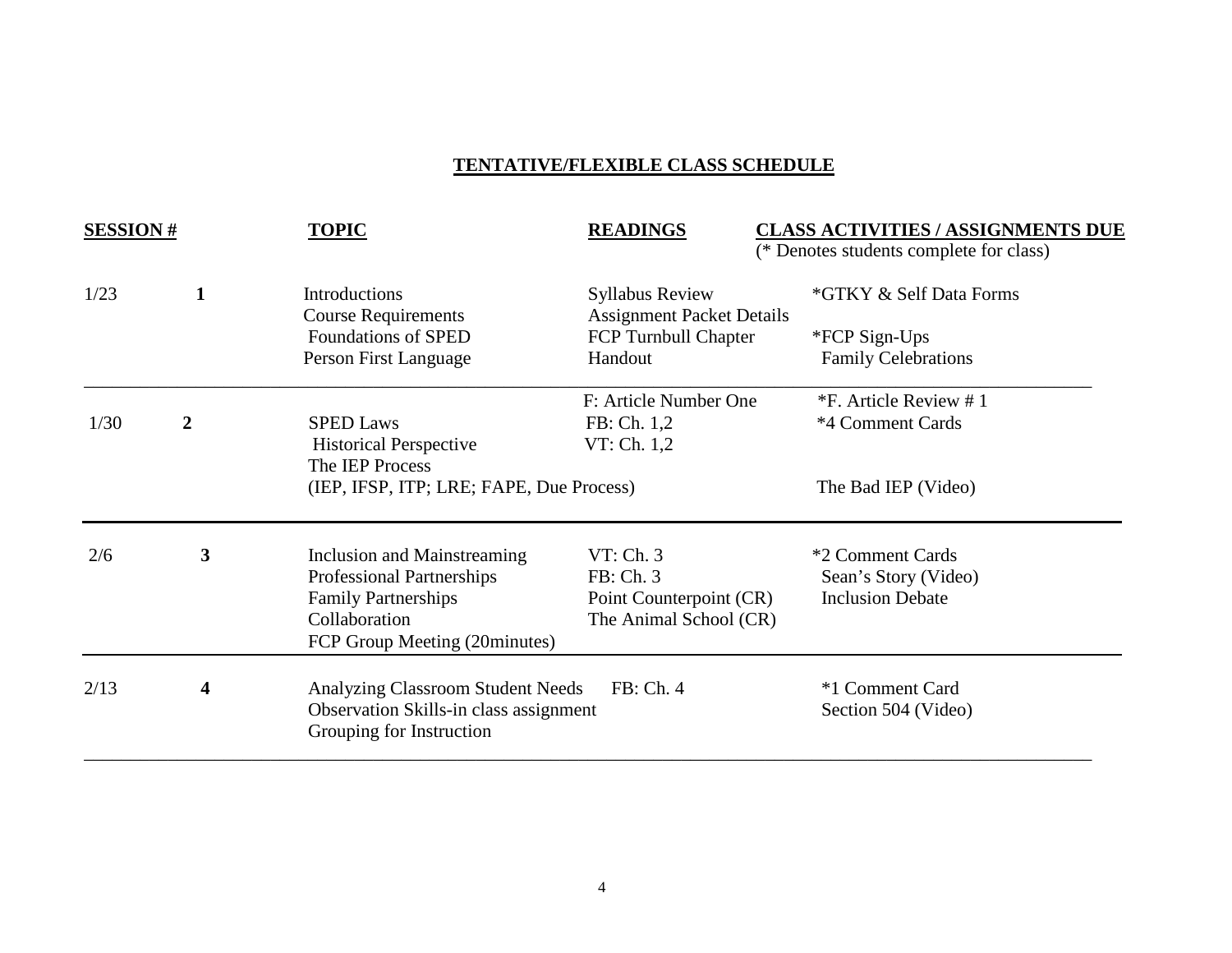| <b>SESSION#</b> |                        | <b>TOPIC</b>                                                                         | <b>READINGS</b>                   | <b>CLASS ACTIVITIES / ASSIGNMENTS DUE</b><br>(* Denotes students complete for class)                   |
|-----------------|------------------------|--------------------------------------------------------------------------------------|-----------------------------------|--------------------------------------------------------------------------------------------------------|
| 2/20            | 5                      | Low Incidence Disabilities<br>FCP Group Meetings/Rehearsal (30 min)                  | FB: Ch. 5                         | Selected videos<br>*1 Comment Card                                                                     |
| 2/27            | 6                      | Low Incidence Disabilities<br>Presentations                                          |                                   | One Article-Your FCP Topic *FCP Presentations by Families #1-3<br>*Article Review(#2) by Families #4-6 |
| 3/6             | 7                      | Low Incidence Disabilities<br>Presentations                                          | 1 Article-Your FCP Topic          | *FCP Presentations by Families #4-6<br>*Article Review(#2) by Families #1-3                            |
| 3/13            | 8                      | <b>High Incidence Disabilities</b><br>(SLD and SLI)                                  | FB: Ch. 6<br>$V/T$ : Ch 6         | F.A.T. City (Video)<br>*2 Comment Cards                                                                |
| 3/20            | 9                      | <b>AD/HD Revisited; GATE</b><br><b>Culturally Diverse</b><br><b>Students At Risk</b> | FB: Ch. 7<br>F: Article Number 10 | AD(H)D, others (Video)<br>*Article Review #3<br>*1 Comment Card<br><b>SST Topics Assigned</b>          |
| 3/27            | 10                     | <b>Assessing Student Needs</b><br><b>Assistive Technology</b>                        | FB: Ch. 8, 11                     | * Notebook Check or PGA<br>* 2 Comment Cards<br>Bob Williams (Video)                                   |
|                 | SPRING BREAK: 3/31-4/4 |                                                                                      |                                   |                                                                                                        |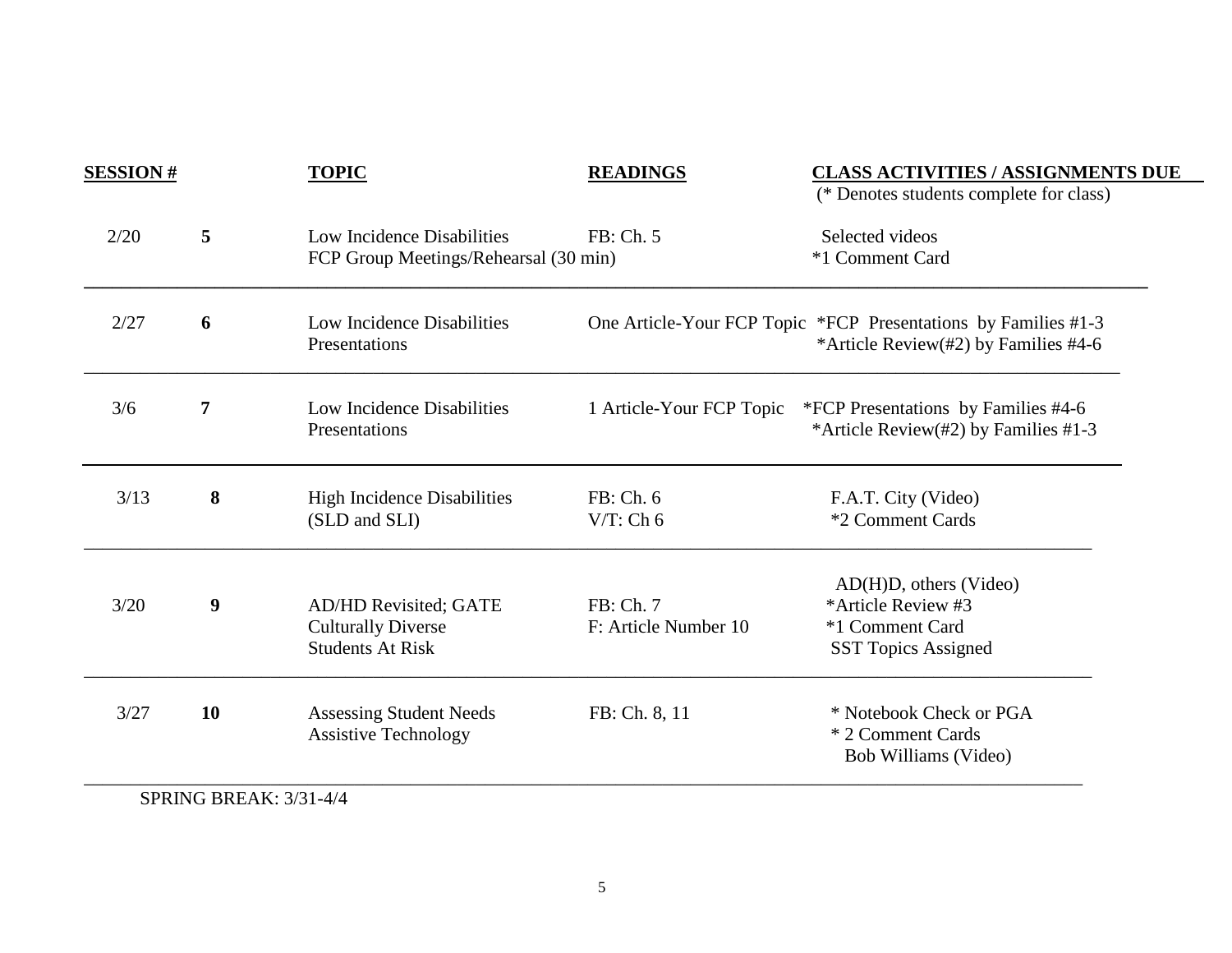| <b>SESSION#</b> |    | <b>TOPIC</b>                                                                                                                                       | <b>READINGS</b>                      | <b>CLASS ACTIVITIES / ASSIGNMENTS DUE</b>                                            |
|-----------------|----|----------------------------------------------------------------------------------------------------------------------------------------------------|--------------------------------------|--------------------------------------------------------------------------------------|
| 4/10            | 11 | <b>Instructional Adaptations</b><br>Student Study Team (SST) Training VT: Ch. 5<br><b>SST Group Work Session</b>                                   | FB: Ch. 9<br>F: Article 18, 19 or 20 | * 2 Comment Cards<br><b>Article Review</b><br>(Extra Credit if needed)               |
| 4/17            | 12 | Strategies for Independent Learning FB: Ch. 10, 13<br>Independent Group SST Research and Prep. Session                                             |                                      | *2 Comment Cards                                                                     |
| 4/24            | 13 | <b>SST Presentations (Process Evaluations)</b>                                                                                                     |                                      | * SST Presentations<br>*Annotated Bibliography                                       |
| 5/1             | 14 | <b>Building Social Relationships</b><br><b>Responding to Student Behavior</b><br><b>Behavior Management</b><br><b>Positive Behavioral Supports</b> | FB: Ch. 12<br>VT: Ch. 4, 7           | * 3 Comment Cards                                                                    |
|                 |    |                                                                                                                                                    | Courage for the Discouraged          | <b>Article Response</b>                                                              |
| 5/8             | 15 | Professional Growth Activity<br>Reflections and Sharing for Encouragement<br>Celebration of Change and Learning                                    |                                      | * PGA Presentations/ Museum Night<br>*Course Evaluations<br>Positive Interdependence |